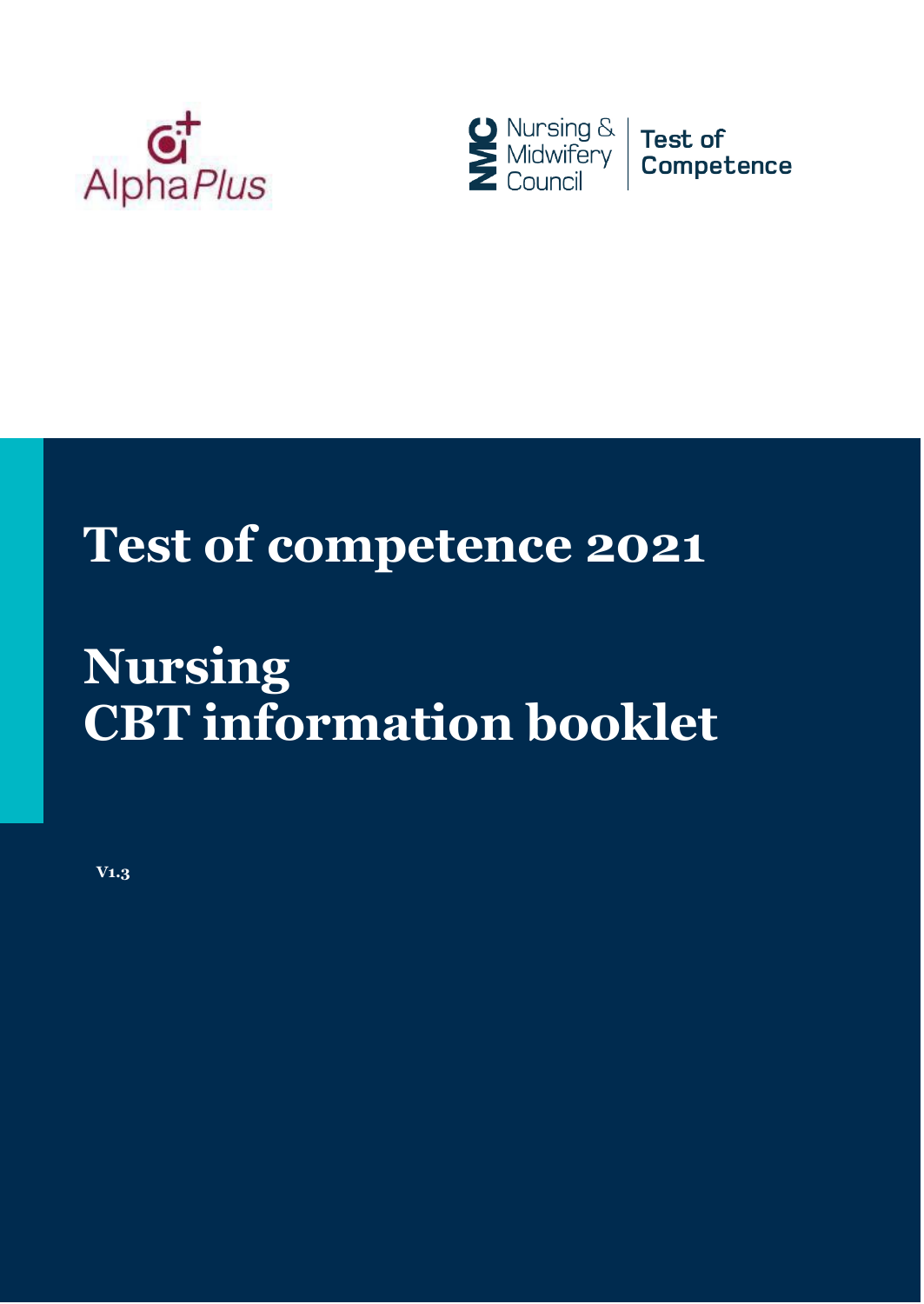## **Contents**

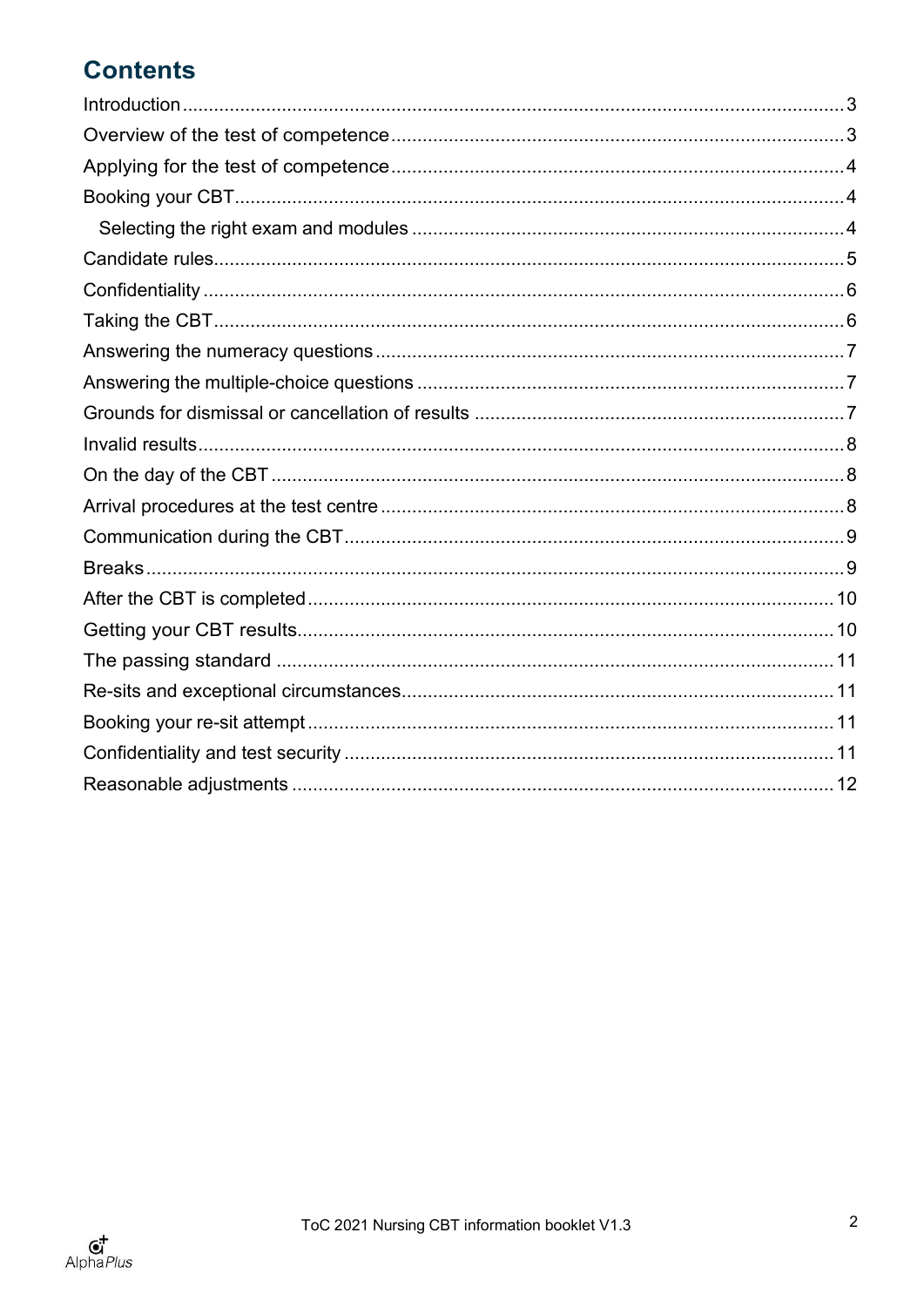#### <span id="page-2-0"></span>**Introduction**

We use the Test of Competence (ToC) to assess the skills and knowledge of people wanting to join our register from overseas or rejoin our register after a long period away from practice.

In 2021, a new version of the test was introduced. This test consists of two parts, and it measures applicants against ['Future nurse: Standards of proficiency for registered nurses'](https://www.nmc.org.uk/standards/standards-for-nurses/standards-of-proficiency-for-registered-nurses/) [\(2018\).](https://www.nmc.org.uk/standards/standards-for-nurses/standards-of-proficiency-for-registered-nurses/) It assesses the essential professional knowledge, skills and attitudes required for safe and effective nursing practice in the UK.

Nursing in the UK is made up of separate and distinct fields of practice, each requiring three years of pre-registration undergraduate education.

The distinct nursing fields of practice are:

- adult nursing
- children's nursing
- learning disabilities nursing
- mental health nursing.

In the UK, midwifery is a separate and distinct profession, requiring three years of pre-registration undergraduate education.

#### <span id="page-2-1"></span>**Overview of the test of competence**

The test of competence is specific to the appropriate nursing field and always consists of two parts. Test blueprints are available on our website with links to online resources, which will help applicants to prepare for the test of competence. We do not endorse any course or training provider offering preparation materials for the test.

Part 1 is a computer-based test (CBT). The CBT contains a numeracy test (which consists of short-answer questions requiring a numerical answer), objective questions and a theory test (which is multiple choice). The CBT can be taken at a Pearson VUE test centre, available in most countries around the world.

Candidates will be given a short tutorial on how to use the computer before starting the examination. The CBT comprises 115 questions. All questions are scored as correct or incorrect, and there is no partial credit. Part A will comprise a 15-mark numeracy assessment. Part B will be a 100-mark theory assessment.

The length of the CBT is 3 hours, and this includes any breaks from testing, which are optional.

Part 2 is a nursing objective structured clinical examination (OSCE) – a practical nursing examination. The OSCE is available in the UK only, at a designated test centre. The candidate booklet and details for the OSCE are available from the test centres' websites.

The CBT and OSCE can be taken in any order.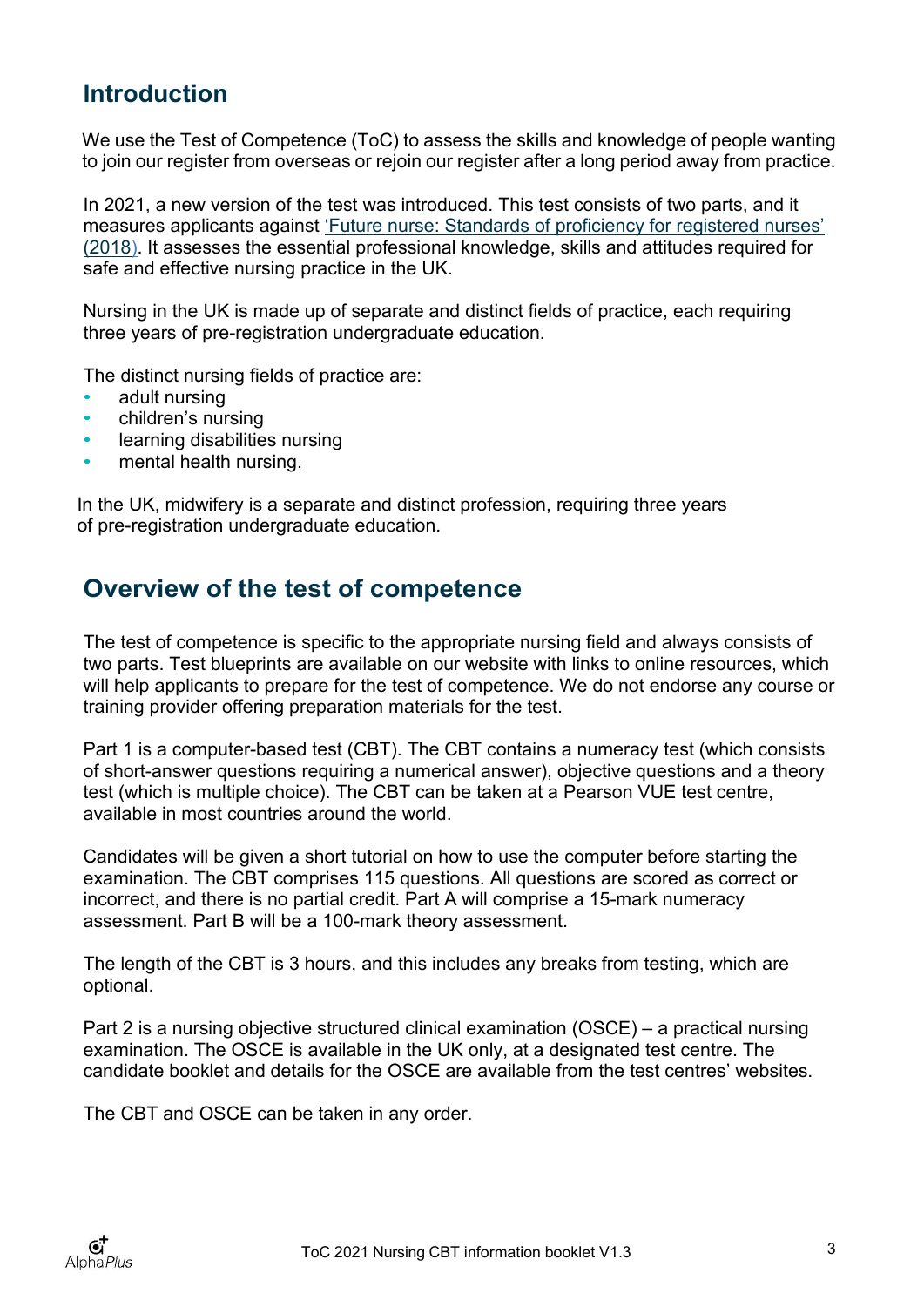## <span id="page-3-0"></span>**Applying for the test of competence**

Nurses seeking registration in the UK should ensure that they have read and understood the requirements for registering as a nurse in the UK before starting the application process.

The test of competence requires candidates to complete an online application process. You can register on our website. Once the NMC has told you that you need to take the test of competence, you can book your CBT with Pearson VUE. Find out more about the ToC on our website: [www.nmc.org.uk/toc.](http://www.nmc.org.uk/toc)

#### <span id="page-3-1"></span>**Booking your CBT**

Once the NMC have confirmed that you need to take the Test of Competence, Pearson VUE will send you an email confirming that your account has been created and a temporary password to log in.

If you choose to take the Test of Competence for return to practice, you need to first book the Test of Competence in your NMC Online account.

When you log into your Pearson Vue account, you must:

- click on the 'view exams' button
- select the correct exam that matches your application type
- select both modules (Part A and Part B) for your first attempt.

You will be shown the individual prices for each module at first, however you will be charged a final fee of £83 at checkout when you book both modules.

#### <span id="page-3-2"></span>**Selecting the right exam and modules**

The exam codes that match each application type are:

- Adult nurse RNA
- Mental health nurse RNMH
- Learning disabilities nurse RNLD
- Children's nurse RNC

For example, if you're applying to the adult nursing part of our register you should select:

- Exam: RNA 2021: Adult nurse
- Module 1: RNA 2021: Adult nurse Part A: Numeracy only
- Module 2: RNA 2021: Adult nurse Part B: Clinical only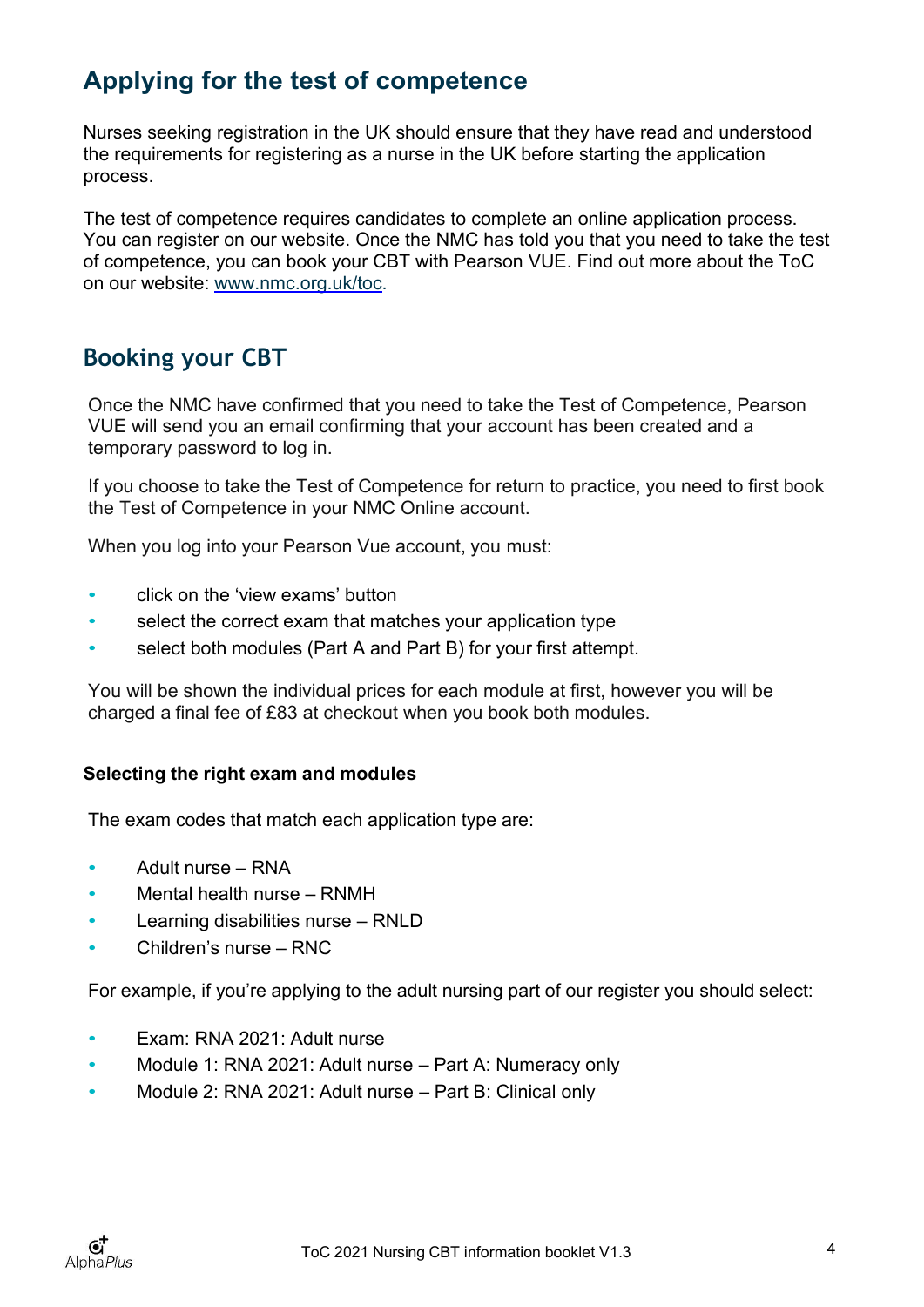### <span id="page-4-0"></span>**Candidate rules**

All candidates take the CBT under formal standardised examination conditions in a Pearson VUE test centre.

All candidates are required to adhere to the candidate and test centre rules in the test centre and while sitting the CBT. Please note that if you do not follow the rules or the instructions of the test administrator (TA), your examination result may be withheld or cancelled, and your examination fee may not be refunded.

The test centre will always inform us if a candidate does not comply with the rules, and the candidate may be subject to a misconduct investigation.

 All personal items must be placed in the locker provided at the test centre. **The test centre is not responsible for lost, stolen or misplaced items.**

The following items are not allowed in the examination room, nor can they be accessed during any break from testing:

- **x** Any educational, test preparation or study materials.
- **x** Weapons of any kind.
- Personal items, including mobile phones, hand-held computers, personal digital assistants (PDAs), pagers, watches or other electronic devices. You must store all personal items in the locker allocated to you. Mobile phones, pagers or other electronic devices must be turned off before storing them in the locker.
- **x** During any break from testing, you are not allowed to access personal items. You must get approval from the test administrator if you require medication or food at a specific time.

The following personal items are not allowed in the testing room and must also be stored in the locker provided:

- **x** Bags, purses, wallets, watches or smart watches.
- **x** Coats, hats or other head coverings (unless worn for religious or cultural reasons), scarves, gloves or other personal items.
- Books or notes.
- **\*** Food, drink, gum or candy.
- Lip balm.
- Medical devices/aids (unless these are essential, in which case please inform us during the application process).
- $\checkmark$  If you require access to medical devices and/or medication during the CBT, you must inform Pearson VUE when booking your exam. Please also notify the test administrator (TA) at the test centre on the day of your exam.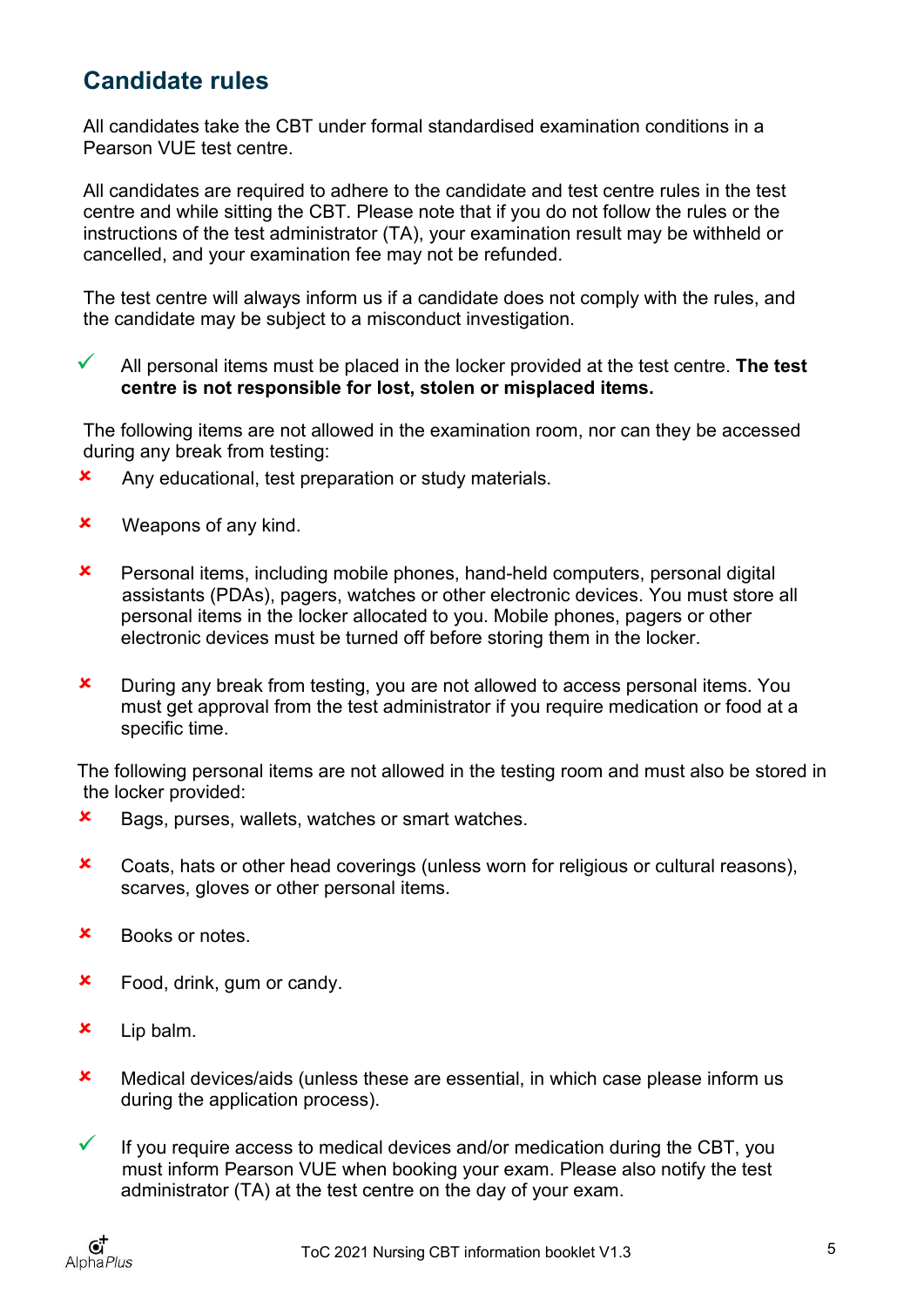## <span id="page-5-0"></span>**Confidentiality**

- As a registered nurse, you are bound by your current code of professional conduct and ethics.
- Any cheating or misconduct during the CBT or any breaching of the confidentiality of the examination may bring your profession into disrepute and may raise doubts about your fitness to practise. Such incidents will be reported to us and will be investigated.
- X You must not seek help or attempt to seek help from any other party during the CBT or during any break from testing. This includes in person or by phone, text, messaging, email or any form of social media.
- X You must not disclose or discuss with anyone, including instructors, information about the questions or answers to the CBT. This also includes posting or discussing questions or answers on the internet or any form of social media.
- X You must not copy, reconstruct or remove examination questions or responses (in any format) from the testing room. You must not make notes about the examination.

## <span id="page-5-1"></span>**Taking the CBT**

- $\checkmark$  The results of the CBT must be an accurate reflection of the authorised candidate's knowledge and professional skills as a nurse.
- **x** You must not take or attempt to take the CBT for anyone else.
- X You must not allow, or attempt to allow, anyone else to take the CBT for you.
- $\checkmark$  You must use only the computer provided for taking the CBT.
- X You must not tamper with, or attempt to tamper with, the computer or use the computer for anything other than taking the CBT.
- X You must not engage in any behaviour deemed to be disruptive at any time while in the test centre, when taking the CBT or during any break from testing.
- $\checkmark$  If you experience any hardware or software problems during the examination, notify the TA by raising your hand immediately.
- $\checkmark$  If you need to attract the TA's attention for any reason, raise your hand.
- $\checkmark$  You can request earplugs from the TA. It is not permitted to bring your own earplugs.
- $\checkmark$  You will be provided with an erasable note board and marker before you enter the testing room.
- $\checkmark$  You must write on the erasable note board only after the tutorial is complete.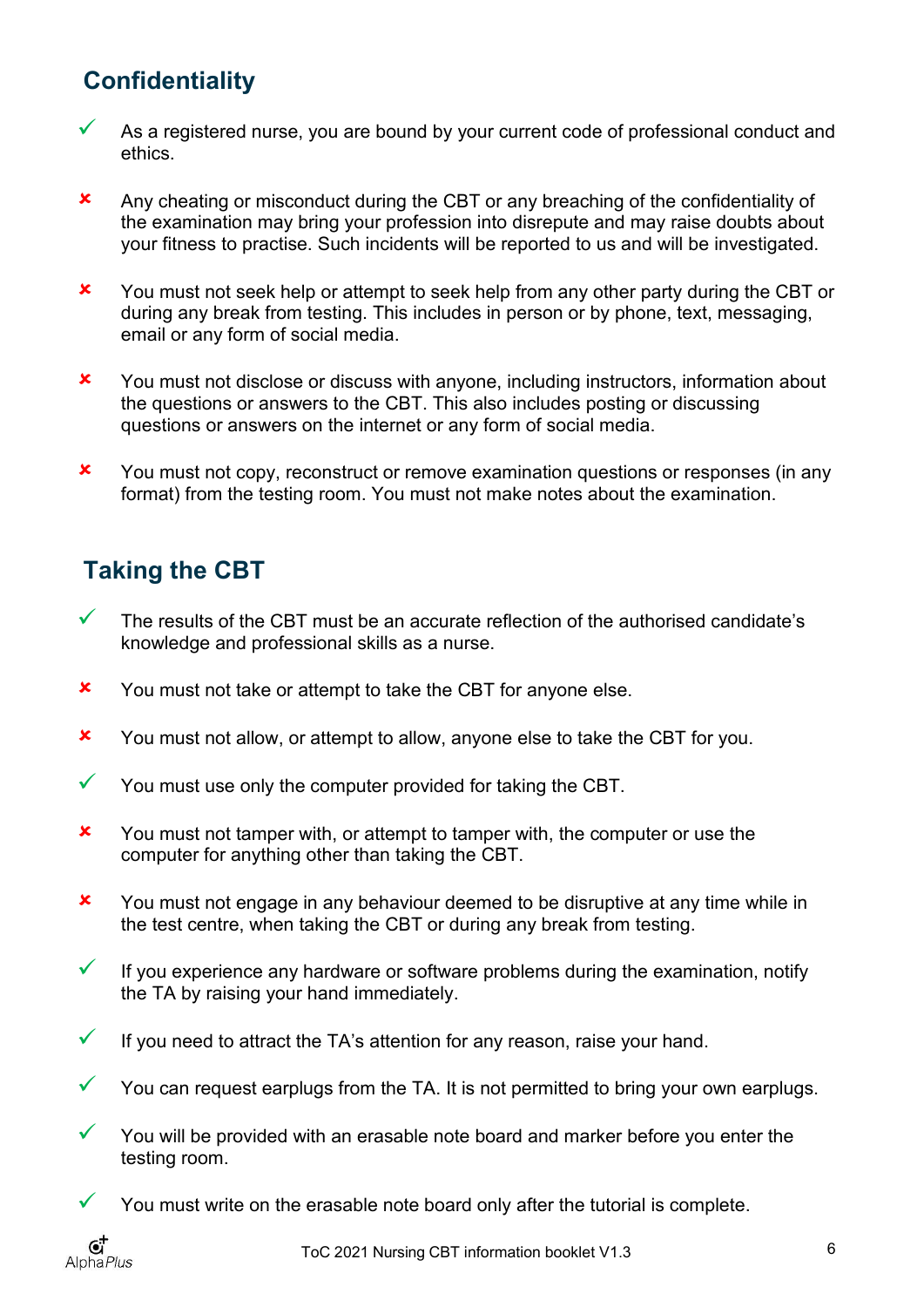- Any writing before or during the tutorial is considered 'brain dumping', which will result in an incident report being sent to us and your results being placed on hold, pending an investigation.
- $\checkmark$  A clean note board can be requested during your CBT by raising your hand. This will replace the one you have already used.
- X You must not remove or attempt to remove the erasable note board and marker from the testing room.
- $\checkmark$  You must return the erasable note board and marker to the TA after testing is completed.
- $\checkmark$  You must write only on the erasable note board provided.
- **x** You must not write on any materials, including your hands, arms or body. This action will be considered cheating and will result in an incident report being sent to us and your results being placed on hold, pending investigation.

#### <span id="page-6-0"></span>**Answering the numeracy questions**

Maintain a reasonable pace, spending a maximum of 2 minutes on each numeracy question.

Do your calculations on the erasable note board, then type in the answer you wish to provide on screen.

You can review answers and change them if you wish. The CBT does not use negative scoring if a question is not answered or is answered incorrectly.

#### <span id="page-6-1"></span>**Answering the multiple-choice questions**

Maintain a reasonable pace by spending a maximum of 1.5 minutes on each multiple-choice question.

Always select the answer you believe to be the 'most' correct from the options offered.

You can review answers and change them if you wish. The CBT does not use negative scoring if a question is not answered or is answered incorrectly.

#### <span id="page-6-2"></span>**Grounds for dismissal or cancellation of results**

 All candidates must comply fully with the TA's instructions and/or the test centre rules and regulations; otherwise, they risk having their CBT results withheld, dismissed or cancelled.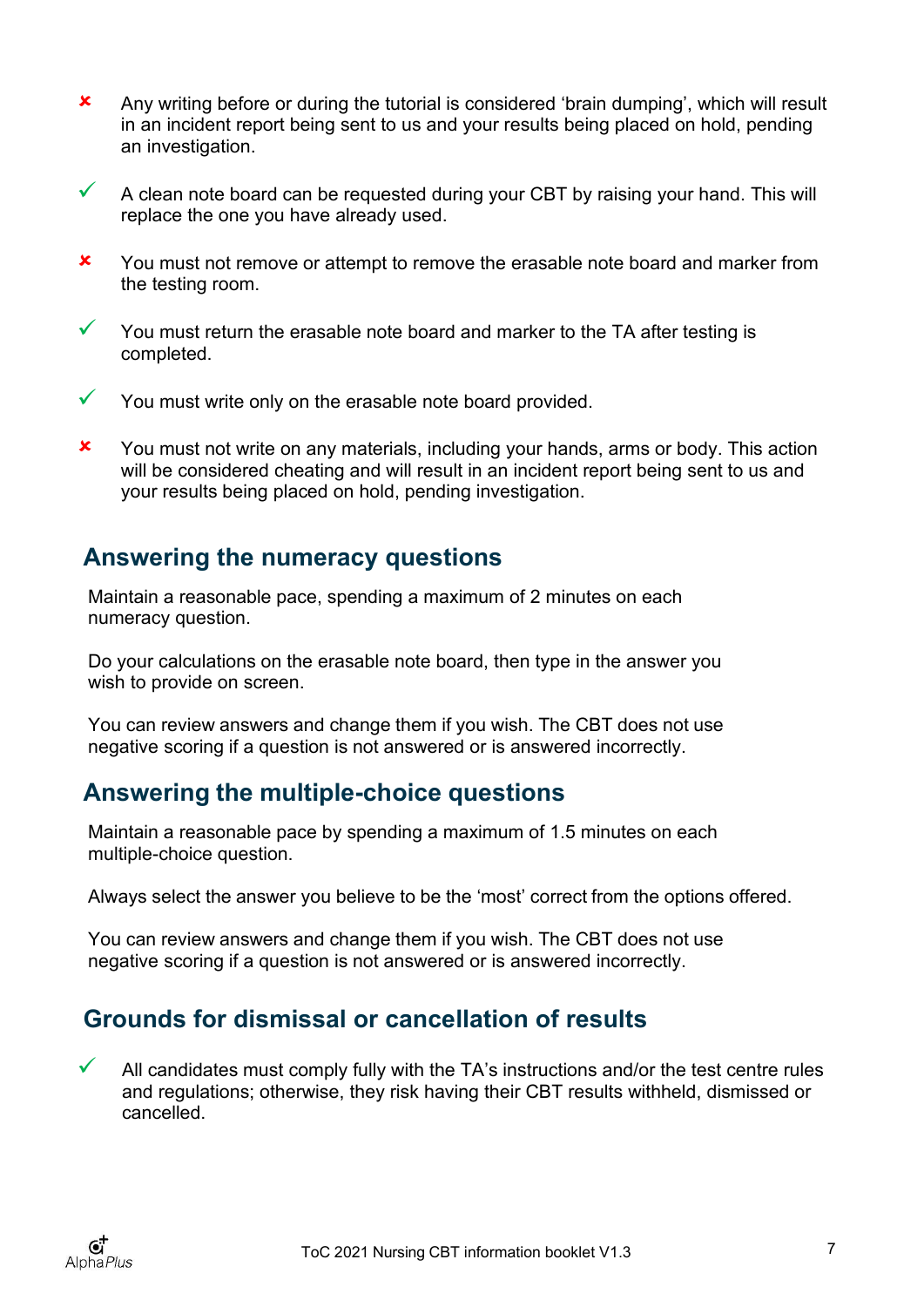- **x** Candidates who do not comply with the TA's instructions or test centre rules and regulations may be asked to leave the test centre and their exam fees will not be refunded. Such incidents will be reported to us, and the CBT result may be withheld or cancelled. We may take disciplinary action such as denying your registration and/or disqualifying you from future attempts at the CBT.
- **x** Candidates engaging in disruptive behaviour, misconduct or failing to comply with the TA's warnings to stop inappropriate behaviour will be dismissed from the test centre, and their exam fee will not be refunded. Such incidents will be reported to us and the CBT result may be withheld or cancelled. We may take disciplinary action such as denying your registration and/or disqualifying you from future attempts at the CBT.

#### <span id="page-7-0"></span>**Invalid results**

We may cancel or withhold a candidate's results if the validity of the CBT results are called into question for any reason.

If a CBT result is cancelled or invalidated without finding that the candidate engaged in irregular behaviour, the candidate may appeal the decision and/or will be offered a free retest. An appeal is the only way for a candidate to challenge our decision to take this action.

There are procedures to ensure that the operation of the test centre meets our criteria for a standardised testing environment.

## <span id="page-7-1"></span>**On the day of the CBT**

#### <span id="page-7-2"></span>**Arrival procedures at the test centre**

- $\checkmark$  Arrive at the test centre 30 minutes before your booked examination time.
- **x** If you arrive more than 15 minutes after your booked examination time, you may not be able to take the CBT and will have to book and pay another CBT fee. Failure to take the examination will be reported to us, but will not count as an attempt.
- $\checkmark$  You will be required to present a valid passport with picture for authentication purposes. (Please note that this must be the passport you provided on your NMC account. If you have a new passport, please make sure that you update your NMC account at least 48 hours before your CBT appointment date.)
- $\checkmark$  You must provide your digital signature and have your photograph taken. The photograph and signature are sent to us.
- **\*** Hats, scarves and coats must not be worn in the testing room or while your photograph is being taken. They must be placed in the secure storage facility provided at the test centre. (Head scarves worn for religious and cultural reasons are allowed but will be inspected.)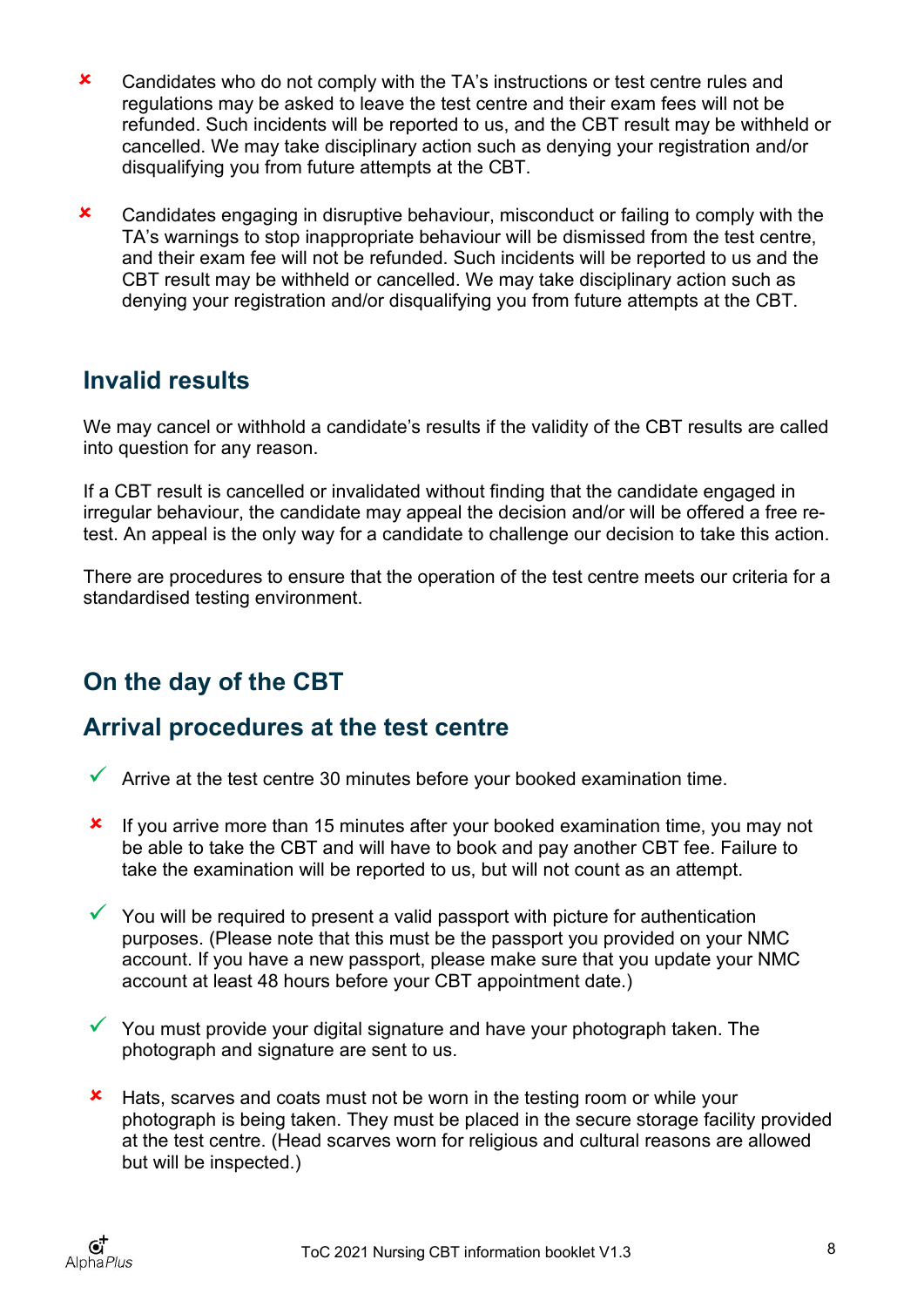- **x** Candidates must not access any prohibited personal items during their stay at the test centre. Storage space is small, and the test centre assumes no responsibility for candidates' personal belongings.
- $\checkmark$  You must remove any large jewellery or other accessories before entering the testing room, if asked to do so.
- $\checkmark$  You must place all electronic devices in your allocated locker.
- **\*** Friends, relatives or children are not allowed to wait in the test centre while candidates take the CBT.
- **x** The TA will give you a short orientation and will then escort you to a computer terminal, where you will complete a short tutorial. You must remain in your seat during the examination, except when authorised to leave by test centre staff. You may not change your computer terminal unless a TA directs you to do so.

### <span id="page-8-0"></span>**Communication during the CBT**

Standard examination rules apply during the CBT. Candidates sit the CBT in silence and must not communicate with others.

Raise your hand if: any problems with the computer occur; you need a new note board; you need to take a break; or you need the TA for any other reason.

Please raise your hand when you have finished the CBT.

#### <span id="page-8-1"></span>**Breaks**

The test will last a maximum of 3 hours. It is important that you pace yourself during the CBT. Breaks are not scheduled during this time.

Raise your hand to request an unscheduled break, or to exit the testing room for any other reason. The TA must escort you out of the testing room. You must leave the testing room during any break from testing and you are advised to remain in the test centre during any break from testing.

If you take a break from testing, all personal items accessed (including purses and wallets) must be inspected by the TA. Any tampering of the electronic device bag provided will be reported to us. Accessing any prohibited personal items during a break from testing may result in the cancellation of your CBT results.

A palm vein scan may be taken when you leave, and again when you re-enter the testing room. If this is requested, you must comply with the TA request. When you return to the testing room, the TA must resume the CBT on your computer.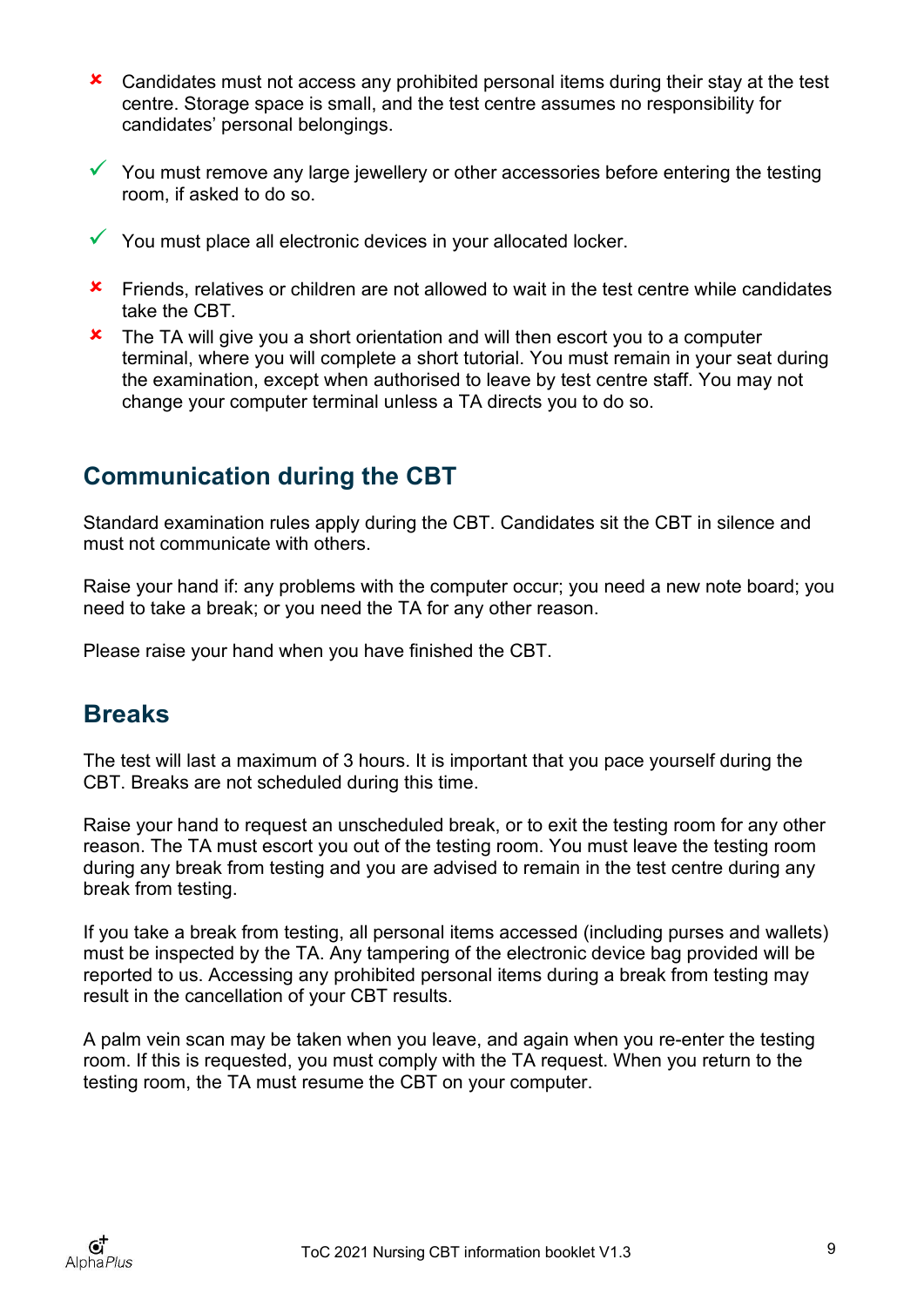## <span id="page-9-0"></span>**After the CBT is completed**

After you have completed the CBT, you will be asked to complete a brief questionnaire about your testing experience. When you have finished the questionnaire, raise your hand to summon the TA.

The TA will collect any erasable note boards and escort you from the testing room.

If you have any electronic devices in a Pearson VUE-provided bag, a TA must take the bag to be inspected and opened. Removal of devices by the candidate will result in an incident report and could lead to your examination result being cancelled.

The TA will dismiss you when all requirements are fulfilled.

If you believe there was an irregularity in the administration of your exam, or that the testing conditions adversely affected your CBT result, you should notify the TA before you leave the test centre. The test centre will send an incident report to us.

Exam data is encrypted and transferred electronically to us. Do not ask the TA about exam content and/or results. If you have questions about the exam, please contact us. If you have questions about your testing session, please contact us within 1 week of your exam appointment.

You may ask the TA for a confidential comment sheet to provide any information about your CBT appointment at the test centre or experience of using Pearson VUE candidate services.

### <span id="page-9-1"></span>**Getting your CBT results**

Once the test is completed, the result is then submitted and calculated.

You will receive a pass or fail result for each part of the test: Part A (Numeracy) and Part B (Clinical).

You can check your CBT results in:

- the exam report given to you directly after your CBT
- your Pearson Vue account within 48 hours of your CBT click on relevant exam entry in the 'Exam history' section to see a further break down of results for Part A and B.

Your NMC Online account will update within 48 hours of your CBT too, but it will only show an overall exam result for each attempt:

- For example, if you have passed Part A but failed Part B on your first attempt, the overall CBT result in NMC Online will show 'Fail'
- Once you pass both Part A and B, your NMC Online will be updated to show 'Pass'.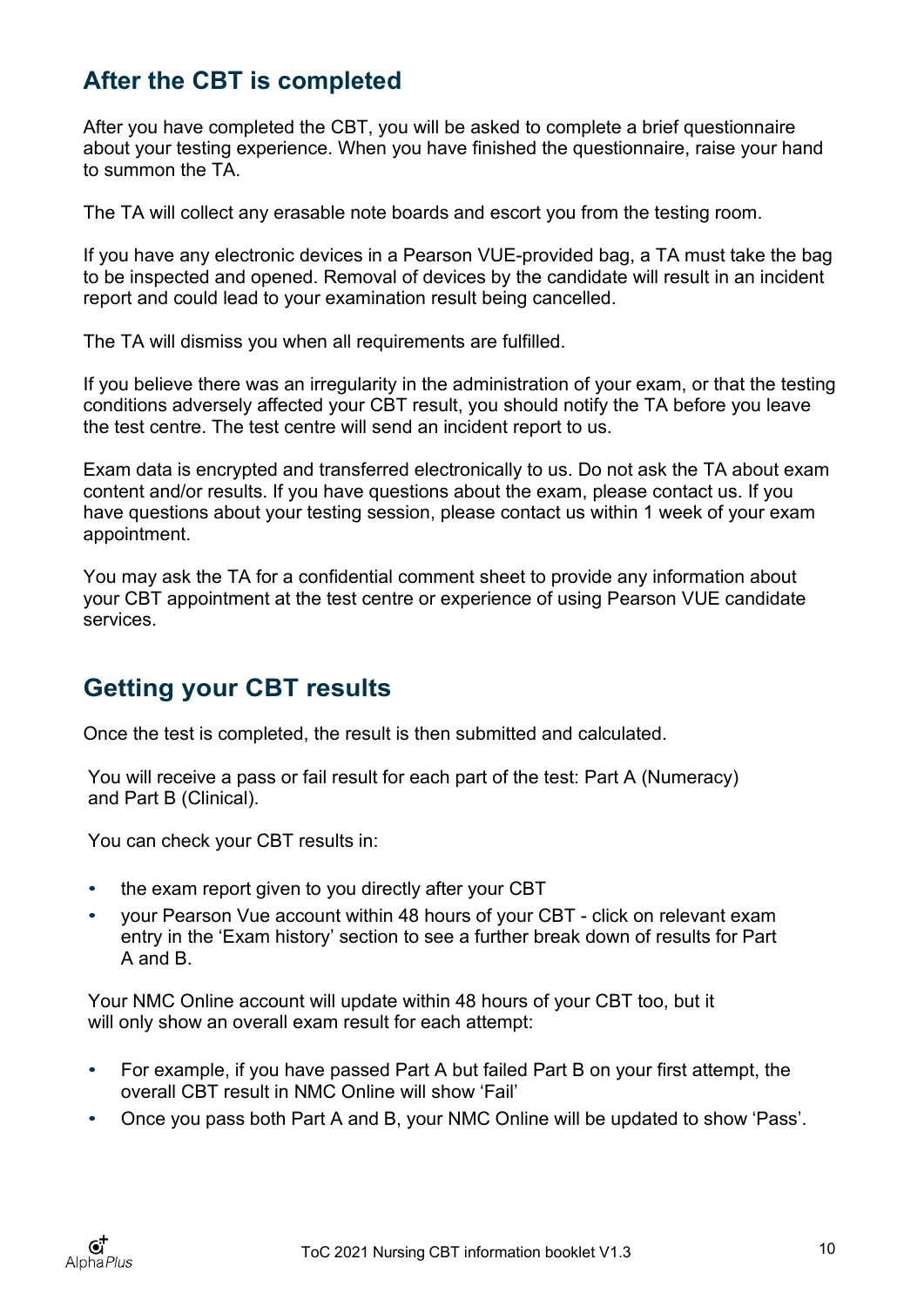We cannot give you further feedback on your test results. This is to protect the integrity of the test and to make sure that any of your future attempts to sit the CBT are not aided.

### <span id="page-10-0"></span>**The passing standard**

An initial standard will be set, and statistical techniques will be used to maintain the standard across different versions of the test over time.

#### <span id="page-10-1"></span>**Re-sits and exceptional circumstances**

Part A and Part B of your CBT are taken together in a single sitting, but are passed or failed independently.

You only need to re-sit the part that you've failed.

Each sitting counts as an attempt. You have three attempts as part of one application, with a minimum of ten days between each sitting.

After three failed attempts, your application will close and you will need to wait six months to submit a new application and sit the CBT again.

In exceptional cases, a further attempt at each part may be offered. This attempt will be agreed only by application to the NMC. The additional attempt will be granted in situations such as the following:

- the test centre did not follow agreed processes
- the assessor behaved in a way that demonstrably did not comply with the agreed processes
- there was an unanticipated interruption to the assessment, such as a fire alarm
- illness or severe anxiety on the part of the candidate.

#### <span id="page-10-2"></span>**Booking your re-sit attempt**

When you book your re-sit, you must select the right CBT exam again and all the module(s) you have failed. The system will not let you rebook a passed module or rebook only one module if you have failed both modules.

The re-sit for Part A will take 30 minutes and the re-sit for Part B will take 2.5 hours. You will be administered a new form of the CBT for each re-sit you take.

#### <span id="page-10-3"></span>**Confidentiality and test security**

Any disclosure of examination test questions before, during, or after the examination is a violation of the law. Violations of confidentiality and/or candidate rules can result in criminal prosecution or civil liability and/or disciplinary actions by the regulatory body, including exclusion from registration.